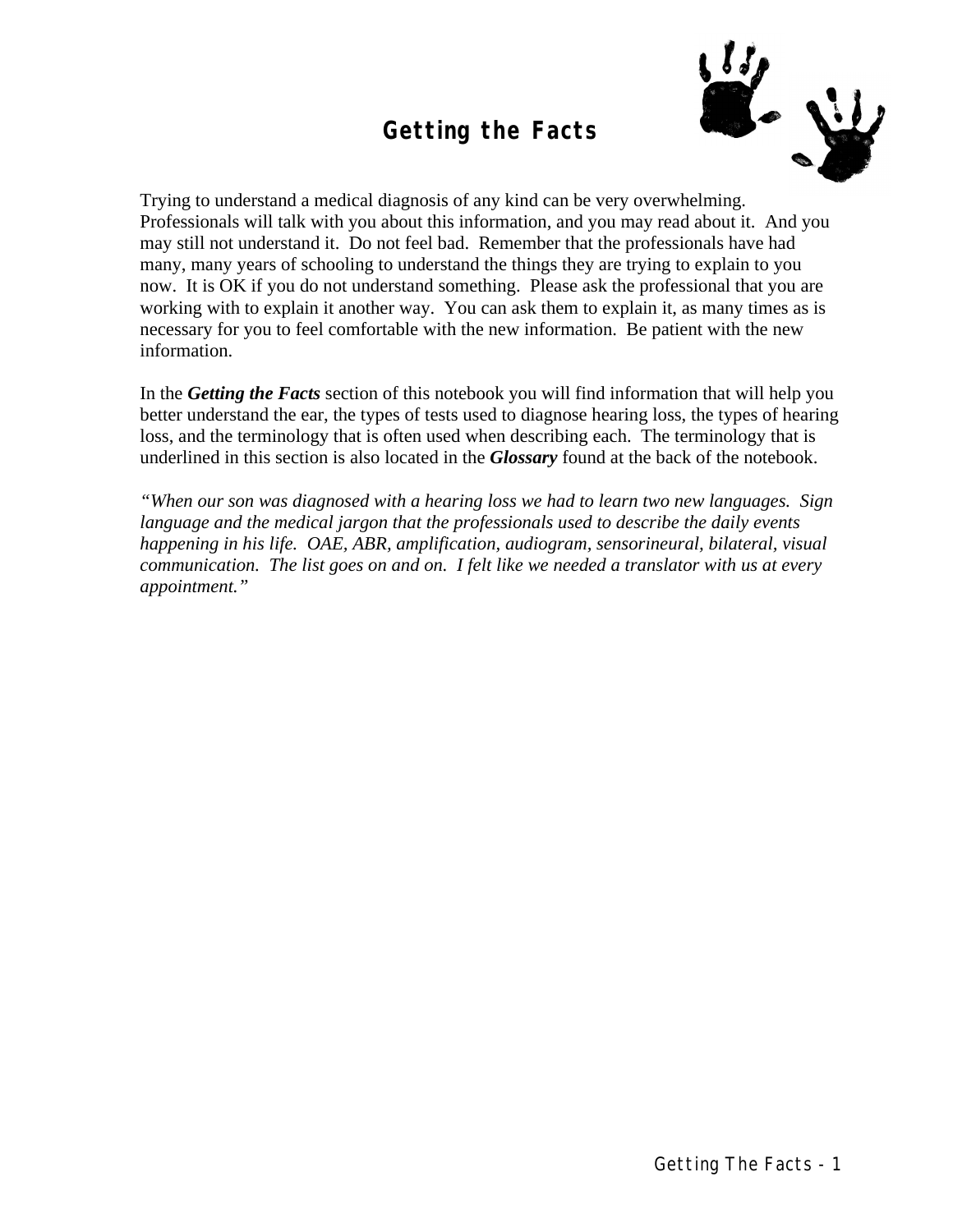# **Description of the Ear**



The ear is made up of three parts:

- Outer ear
- Middle ear
- Inner ear

### **Outer Ear**

This part of the ear includes the <u>auricle or pinna</u> (ear on the outside of the head) and the ear canal. It is also called the external ear. Sound travels through the ear canal and moves or vibrates the eardrum (tympanic membrane).

### **Middle Ear**

This part of the ear is between the eardrum and the inner ear. The middle ear contains three tiny bones (the ossicles). The eardrum vibrates causing the middle ear bones (ossicles) to move and send the sound through the middle ear to the inner ear. There is also a tube that runs from the middle ear space to the back of the throat called the Eustachian tube.

### **Inner Ear**

The inner ear includes the cochlea (snail shaped organ), the semi-circular canal (balance mechanism), and the auditory nerve  $(8<sup>th</sup>$  cranial nerve leading from the ear to the brain). When the sound vibrations enter the inner ear from the middle ear, the cochlea sends nerve impulses to the brain through the auditory nerve. Once the brain receives the nerve impulses, there is a sensation of hearing.

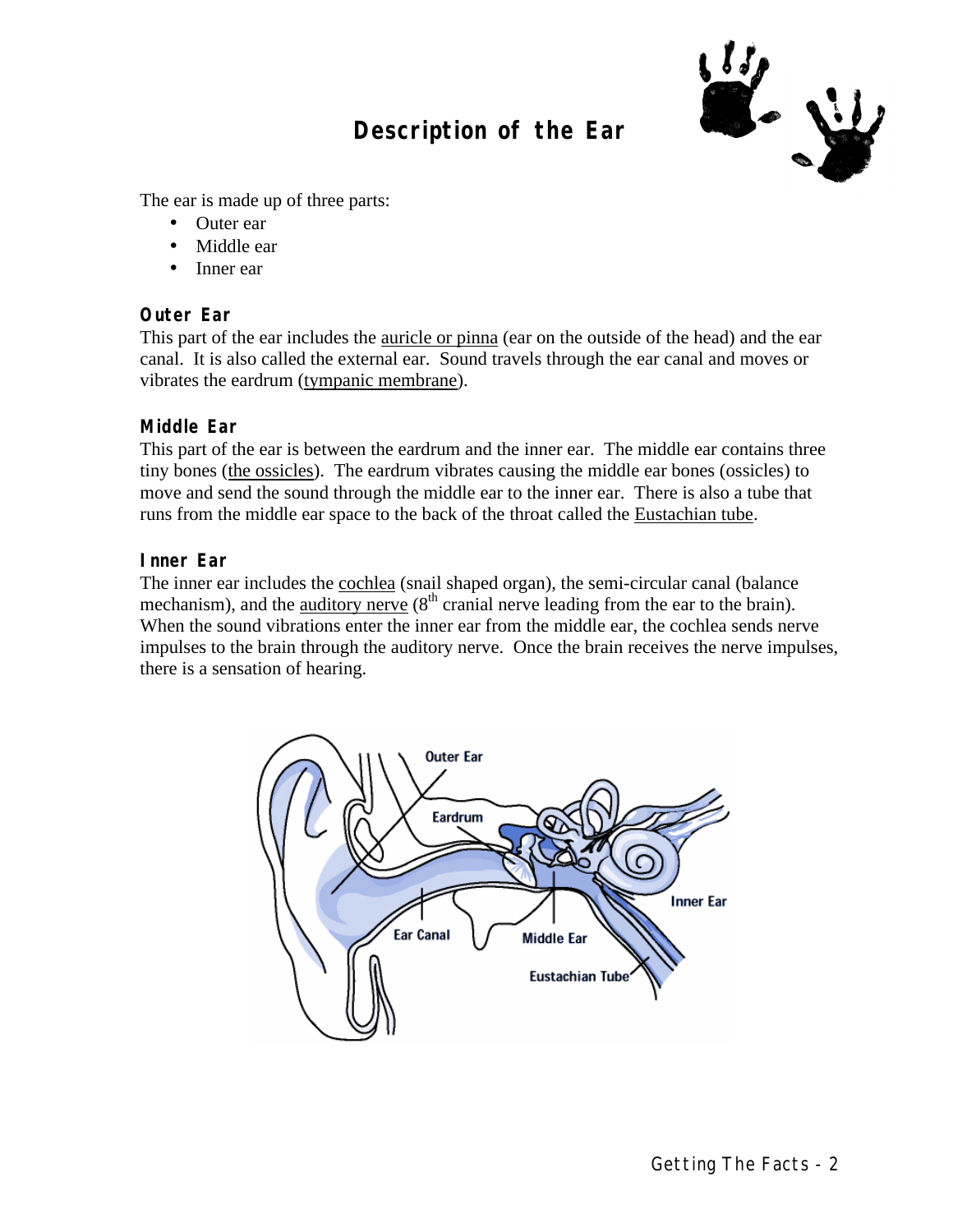# **Types of Hearing Loss**



Hearing loss can happen in any part of the ear. This includes the outer ear, the middle ear, and the inner ear. Hearing loss can happen in any one of these places or in more than one place. Each type of hearing loss has a different name and has different possible treatments or therapeutic strategies.

### **Conductive Hearing Loss:**

This type of hearing loss occurs in the outer ear and/or in the middle ear. Something is preventing sound waves from reaching the inner ear. This blockage can be partial or complete. Conductive hearing losses don't cause total hearing loss but do cause a loss of loudness. When the sound is made louder, the sound is heard clearly.

Most conductive hearing losses can be treated with medication, surgery, or environmental change. Sometimes hearing aids or other amplification devices can help by making sound louder.

Common causes of conductive hearing loss are:

- Faulty development of the outer ear and/or middle ear
- Blockage of the ear canal (wax or foreign object)
- Damage to the ear drum
- Damage to the three bones in the middle ear
- Failure of the Eustachian tube to let air into the middle ear space
- Infection in the middle ear
- Fluid in the middle ear
- Growth of extra bony material around the three bones in the middle ear
- Cysts

### **Sensorineural Hearing Loss:**

This type of hearing loss occurs in the inner ear, the auditory nerve or the parts of the brain that receives the nerve impulses from the auditory nerve. This type of hearing loss is sometimes called "nerve deafness." Hearing loss due to trouble with the auditory nerve is called "auditory neuropathy" or auditory dyssynchrony syndrome.

Sensorineural hearing loss can range from mild to profound. Not only is there a loss of loudness but there is also a loss of clarity. Almost all children with this type of loss will have some degree of loudness and/or clarity left. What hearing is left is called residual hearing. This residual hearing can be amplified and the child may be able to be taught to pick up sounds and/or speech. This type of hearing loss cannot be treated by medication or surgery. It is considered permanent because nerve cells cannot grow back or be replaced.

Common causes of sensorineural hearing loss are:

- Faulty development of the inner ear
- Family history of hearing loss
- Damage to the inner ear and/or hearing nerve from illness before birth
- Rubella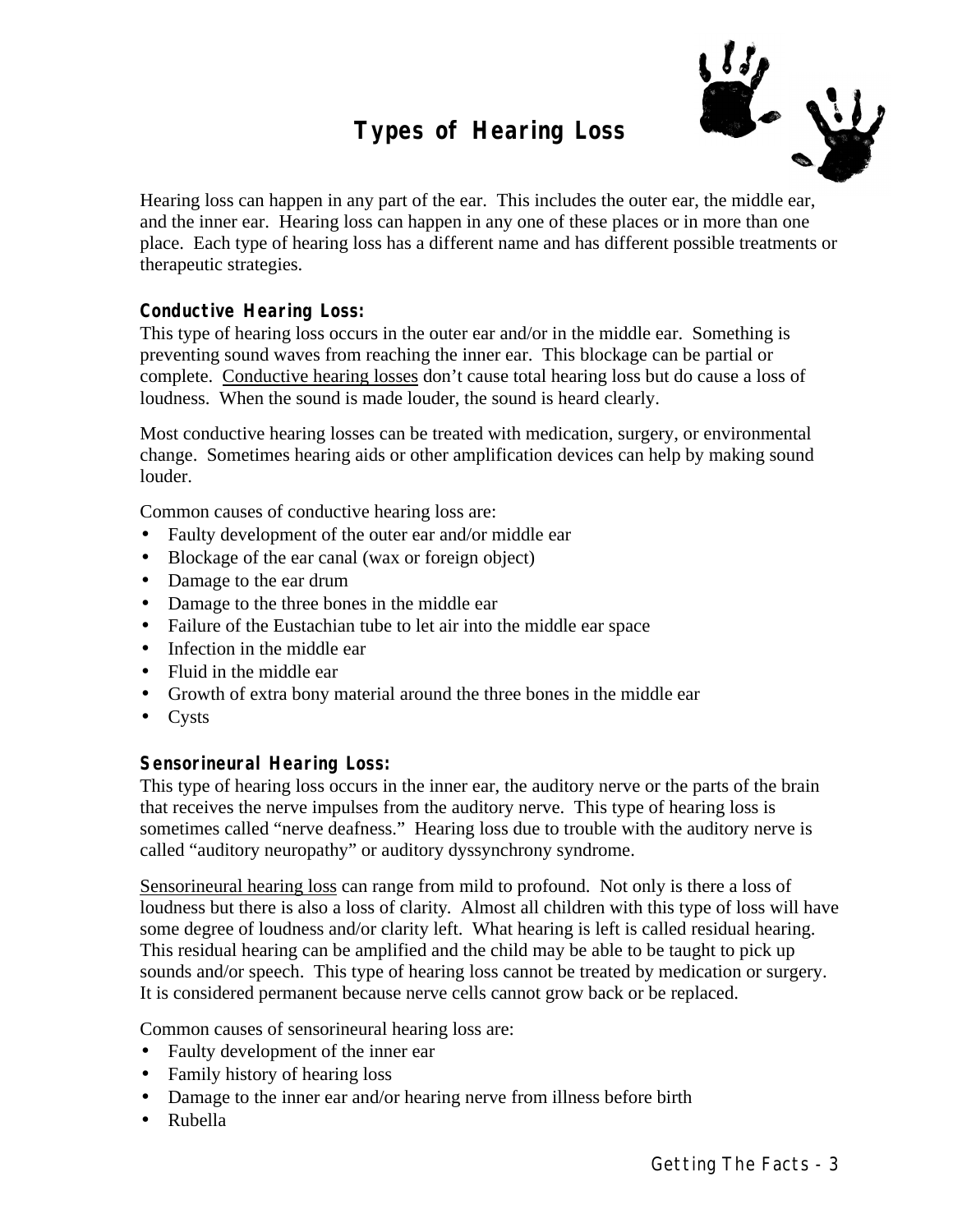- Toxoplasmosis
- Cytomegalovirus (CMV)
- Meningitis
- Lack of oxygen at birth
- Treatment with certain drugs such as streptomycin, kanamycin, garamycin, ethacrynic acid
- Quinine that reaches toxic levels
- Premature birth with NICU admission
- Damage to ear from loud noises
- Head injuries
- High fever
- Rh factors
- Measles

### **Mixed Hearing Loss:**

A mixed hearing loss occurs in both the outer/middle ear and in the inner ear. It is a combination of conductive and sensorineural hearing loss.

### **Unilateral Hearing Loss:**

A unilateral hearing loss occurs in only one ear. It can be conductive, sensorineural or mixed. Although a child with this loss has good hearing in one ear, he/she will have difficulty knowing where sound is coming from, hearing in noisy environments, and hearing on the affected side.

### **Progressive Hearing Loss:**

A progressive hearing loss occurs when a child looses their hearing over time. A baby may be able to hear at birth and gradually lose their hearing. It is important to note that because a baby passes their newborn hearing screening does ensure that they will always have normal hearing. This loss can be conductive, sensorineural or mixed.

### **Fluctuating Hearing Loss:**

This type of loss is one that changes frequently by improving or worsening. Some conductive hearing losses are fluctuating.

An example of this is hearing that worsens when a child has fluid in the middle ear, caused by an ear infection, and the hearing improves when the infection is resolved.

### **Syndromic Hearing Loss:**

Sometimes an infant or young child who is deaf or hard of hearing may have other signs or symptoms as well. When multiple congenital malformations appear together, they may be described as a syndrome. This is important because if hearing loss is detected early, then specialists, such as genetic professionals, may be able to test for certain syndromes that may not be physically identifiable by appearance alone. Two examples of such syndromes are:

- 1) Usher's Syndrome which is associated with progressive loss of vision
- 2) Jervell and Lange-Nielsen Syndrome, which is associated with heart defects.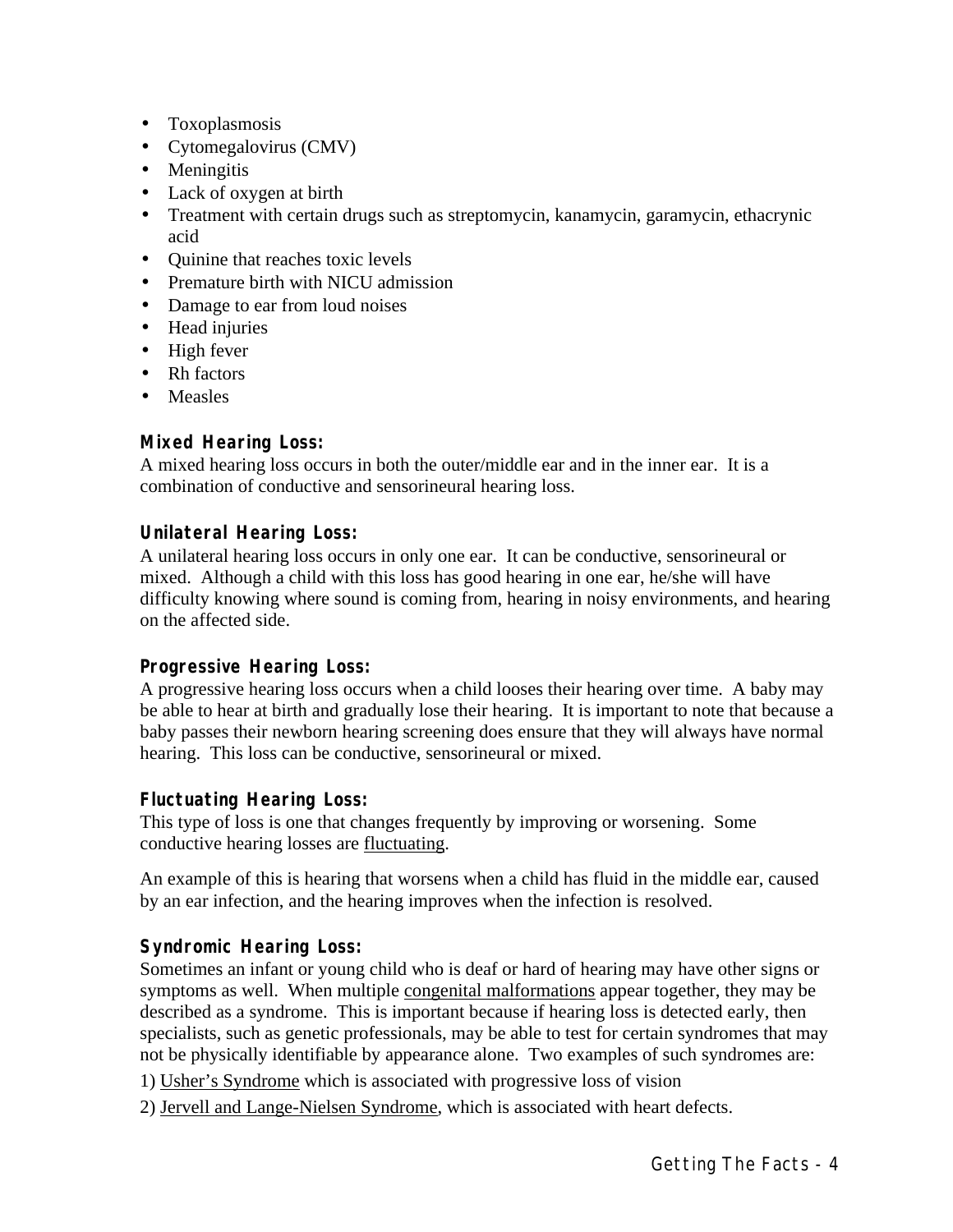

# **Degrees of Hearing Loss and Potential Effects**

The following chart was created to help explain what sounds your child may and may not hear without amplification based on the degree of hearing loss. It identifies how amplification may help your child and the potential effects the hearing loss might have on your child's ability to hear and recognize spoken conversation and environmental sounds. However, this is only a guide. Each child has unique potential and uses that potential differently. Only time will tell how your child will use his/her hearing potential and how they may or may not benefit from use of amplification.

| Degree of Loss               | <b>Decibels</b> | <b>Potential Effects</b>                                                                                                                                                                                                                                                                                |
|------------------------------|-----------------|---------------------------------------------------------------------------------------------------------------------------------------------------------------------------------------------------------------------------------------------------------------------------------------------------------|
| <b>Minimal Hearing Loss</b>  | 16-25 dB        | A minimal loss of some sounds. May have<br>difficulty hearing quiet or distant<br>conversations especially in noisy<br>environments.                                                                                                                                                                    |
| Mild Hearing Loss            | $26-40$ dB      | Without amplification, the child can hear<br>most conversations up close and in quiet<br>environments, but is likely to miss parts of<br>words. The child may appear to be<br>"hearing when she/he wants to."<br>Amplification and lip-reading may<br>supplement understanding of what is said.         |
| <b>Moderate Hearing Loss</b> | $41-55$ dB      | Without amplification, the child will have<br>difficulty hearing spoken conversation. 50-<br>100% of spoken conversations may be<br>missed. Proper amplification and<br>intervention should enable the child to hear<br>and recognize all sounds.                                                       |
| Moderate to Severe           | 56-70 dB        | Conversation must be very loud to be heard<br>without amplification. Proper amplification<br>will help the child to develop awareness of<br>spoken language. Age of amplification,<br>consist use of hearing aids, and intervention<br>are important to help the child learn to use<br>his/her hearing. |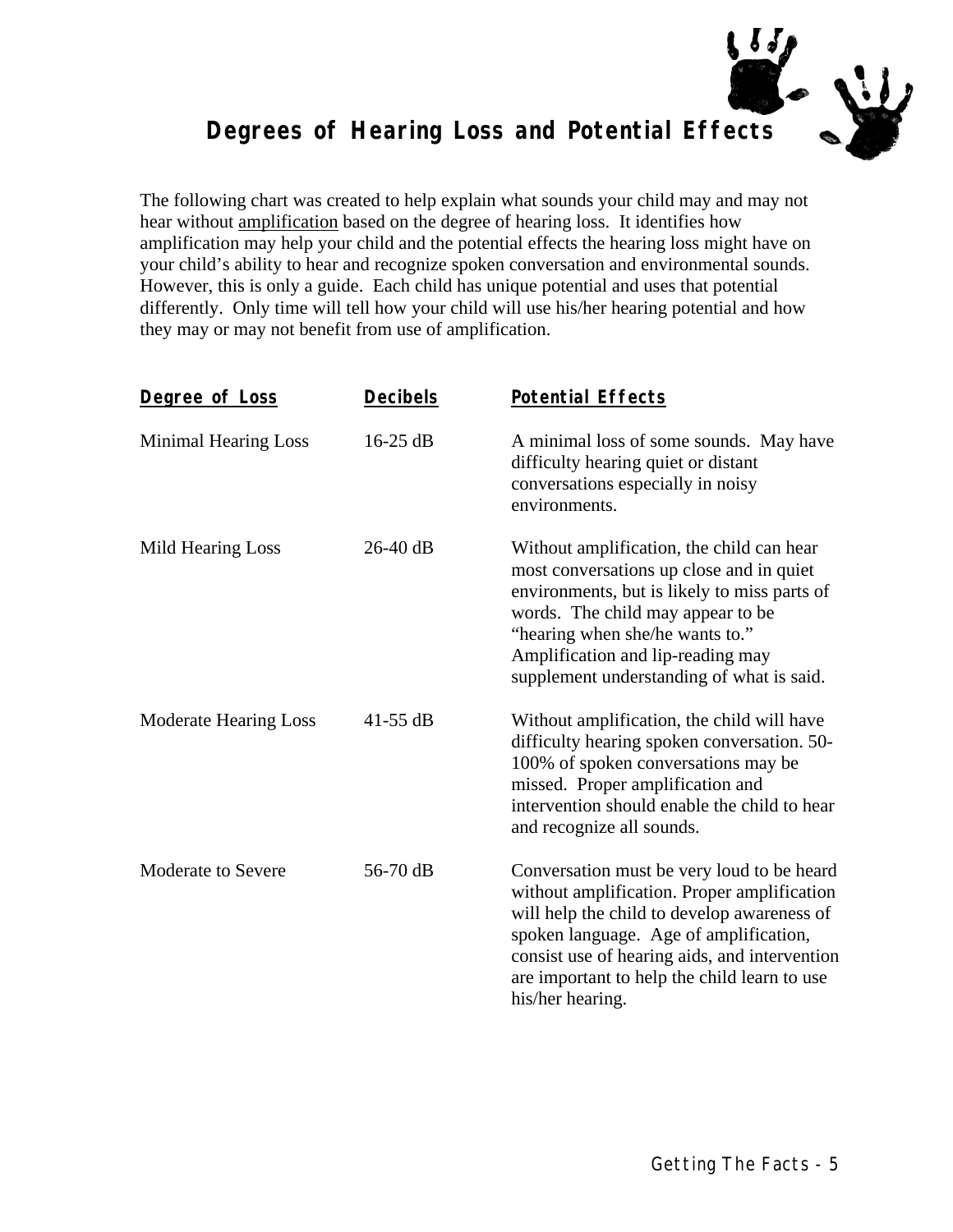| Degree of Loss                               | <b>Decibels</b> | <b>Potential Effects</b>                                                                                                                                                                                                                                                             |
|----------------------------------------------|-----------------|--------------------------------------------------------------------------------------------------------------------------------------------------------------------------------------------------------------------------------------------------------------------------------------|
| <b>Severe Hearing Loss</b>                   | $71-90$ dB      | Without amplification, the child may hear<br>loud voices and sounds close to the ear.<br>With early and consistent use of hearing<br>aids, many children will be able to detect<br>sounds such as speech. Most children will<br>use vision in addition to or in place of<br>hearing. |
| <b>Profound Hearing Loss</b>                 | 91 dB or        | Without amplification, the child will be<br>more aware of sounds as vibrations. The<br>child may rely on vision rather than hearing<br>as the primary means for communication<br>and learning. Amplification may or may<br>not be useful in hearing spoken<br>conversation.          |
| <b>Unilateral Hearing Loss</b><br>(one side) |                 | May have difficulty hearing faint or<br>distant spoken conversations. Usually have<br>difficulty knowing where sounds are<br>coming from. May have difficulty<br>understanding spoken conversations<br>coming from the side of the head that has<br>the hearing loss.                |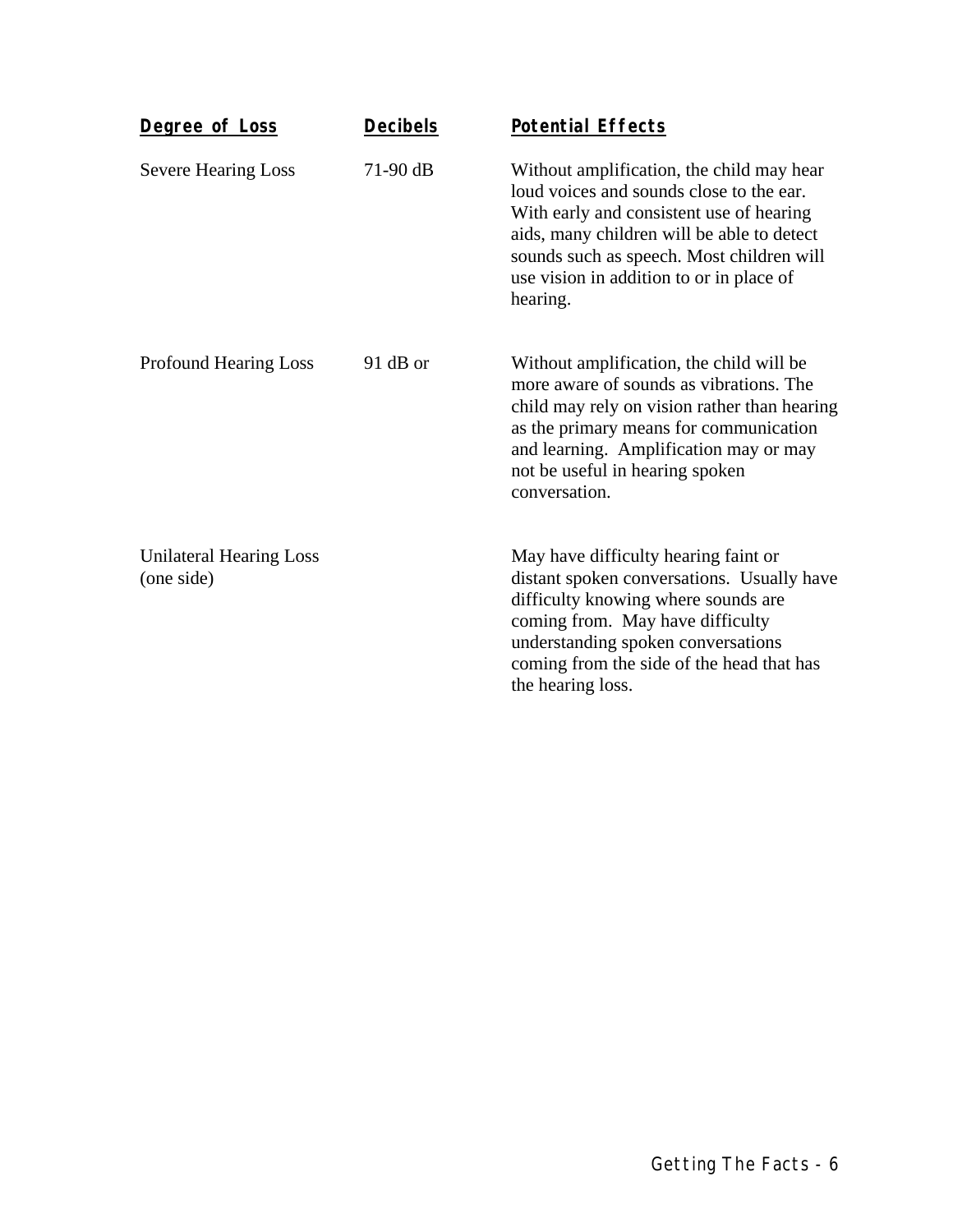# **Types of Hearing Tests**



Hearing testing is done to find out how well a child can hear. Usually an audiologist will do the testing. If a child does have a hearing loss the audiologist may do other tests to find out more specific information about:

- what kind of hearing loss it is
- how severe the hearing loss or the "degree" of hearing loss
- what the reason for the loss is

The audiologist and the family will discuss different ways to help the child and family to communicate. When looking for an audiologist, it is important to find one who has experience with infants and children. If you are looking for an audiologist, contact Wisconsin First Step (800-642-STEP/7837). When first contacting the audiologist, ask what experience they have had with young children.

Different hearing tests may be done depending on the age of the child and the information the audiologist is looking for. The following is a description of different tests and the ages of children they work best with.

### **Otoacoustic Emissions Testing**

#### **Also known as:** OAE, DPOAE, TEOAE

**How it is done:** A small earphone is placed in the ear canal and sound is sent to the eardrum. When the inner ear hears the sound, an echo is sent back. A microphone in the earphone listens for the echo. A strong echo means the ear is hearing normally.

**What it will show:** It can find a hearing loss that occurs in the inner ear.

**Who is it for:** This test is used for infants up to 6 months of age, for children who cannot respond to other types of hearing tests, and for children with severe handicaps. It is also used for people of all ages.

### **Auditory Brainstem Response**

**Also known as:** Brainstem Audiometry Evoked Response, BSER, BAER, ABR.

**How it is done:** This is a more thorough test than the OAE described above because it tests both the ear and the brain's response to sound. This test can only be done if the child is either asleep or sedated. Electrodes are attached to the child's head and tiny earphones are placed over or in the child's ears. Sounds are given through the ear piece and the electrodes measure how the child's brain responds. The audiologist will compare your child's hearing response to information gathered on infants and children with normal hearing. This test gathers specific information about the child's hearing at different pitches and loudness levels.

What it will show: This test gives an approximation of the amount of hearing. If there is a loss, the type of hearing loss can be found.

**Who it is for:** This test is used for infants up to 6 months of age, for children who cannot respond to other types of hearing tests, and for children with severe handicaps.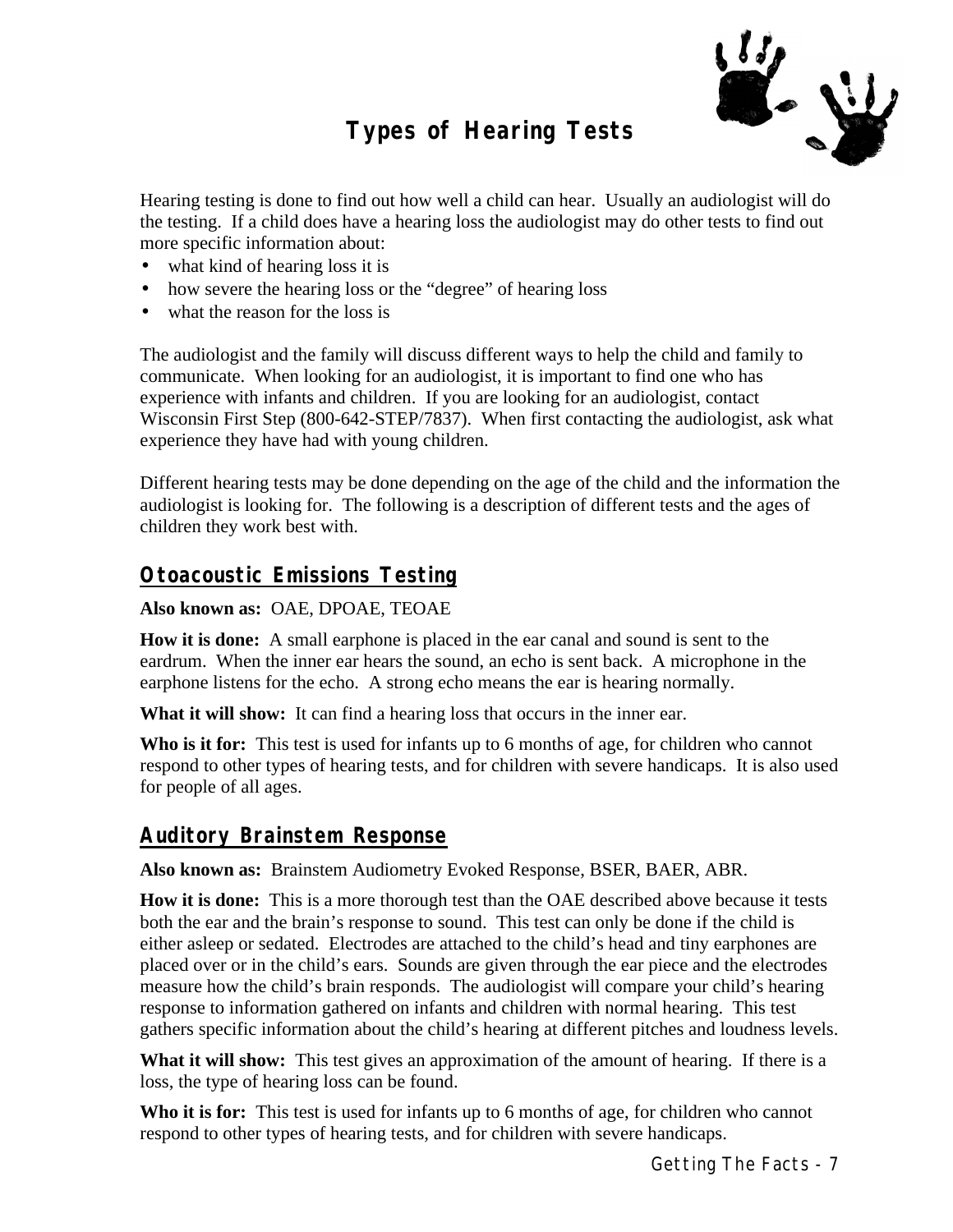## **Behavioral Observation Audiometry**

**How it is done:** A trained person in behavioral responses observes the child's reactions to different frequency and loudness that are introduced. Reactions may include a sucking reflex or a head turn.

What it will show: The test relies heavily on parent and provider interpretation. Therefore, this test will only give an approximation of the degree of hearing loss. Earphones are not used which means that information about each ear is not available.

**Who it is for:** This test is usually done with very young babies, especially when no other test are available.

### **Visual Reinforced Audiometry**

**How it is done:** The child will sit either in a chair or on the lap of an adult in the sound booth. A toy that is of interest to the child is near the speaker where the sound will come from. When sound is introduced the toy will light up. Children will learn to look at the toy in response to the sound. Children naturally turn to the sound source and this process uses that tendency. Earphones may or may not be used for this test.

**What it will show:** This test will give information about how your child hears different pitches at different loudness levels. Earphones are used to collect individual ear information. If earphones are not used, the information will reflect the better ear.

**Who it is for:** This test is used for children of about 6 months to about 2 years of age.

### **Play Audiometry**

**How it is done:** Children learn to drop a block or perform some other task when they hear a sound. The child is rewarded for a correct response. Some listening activities may include stringing beads, building block towers, putting pegs in a peg board, putting pennies in a bank, or doing a puzzle. Earphones may or may not be used with this test.

**What it will show:** This test will give information about how your child hears different pitches at different loudness levels. Earphones are used to collect individual ear information. If earphones are not used, the information will reflect the better ear.

**Who it is for:** This test is used with children older than 17 months.

### **Pure Tone Audiometry**

**How it is done:** Tones of different pitch and loudness levels are introduced to your child. Your child will indicate if they have heard the tone, usually by raising their hand. The tones are presented either through earphones or through a vibrator placed behind the ear.

**What it will show:** This test will give information about how your child hears different pitches at different loudness levels. Earphones are used to collect individual ear information. If earphones are not used, the information will reflect the better ear.

**Who it is for:** This test is used with children older than 30 months.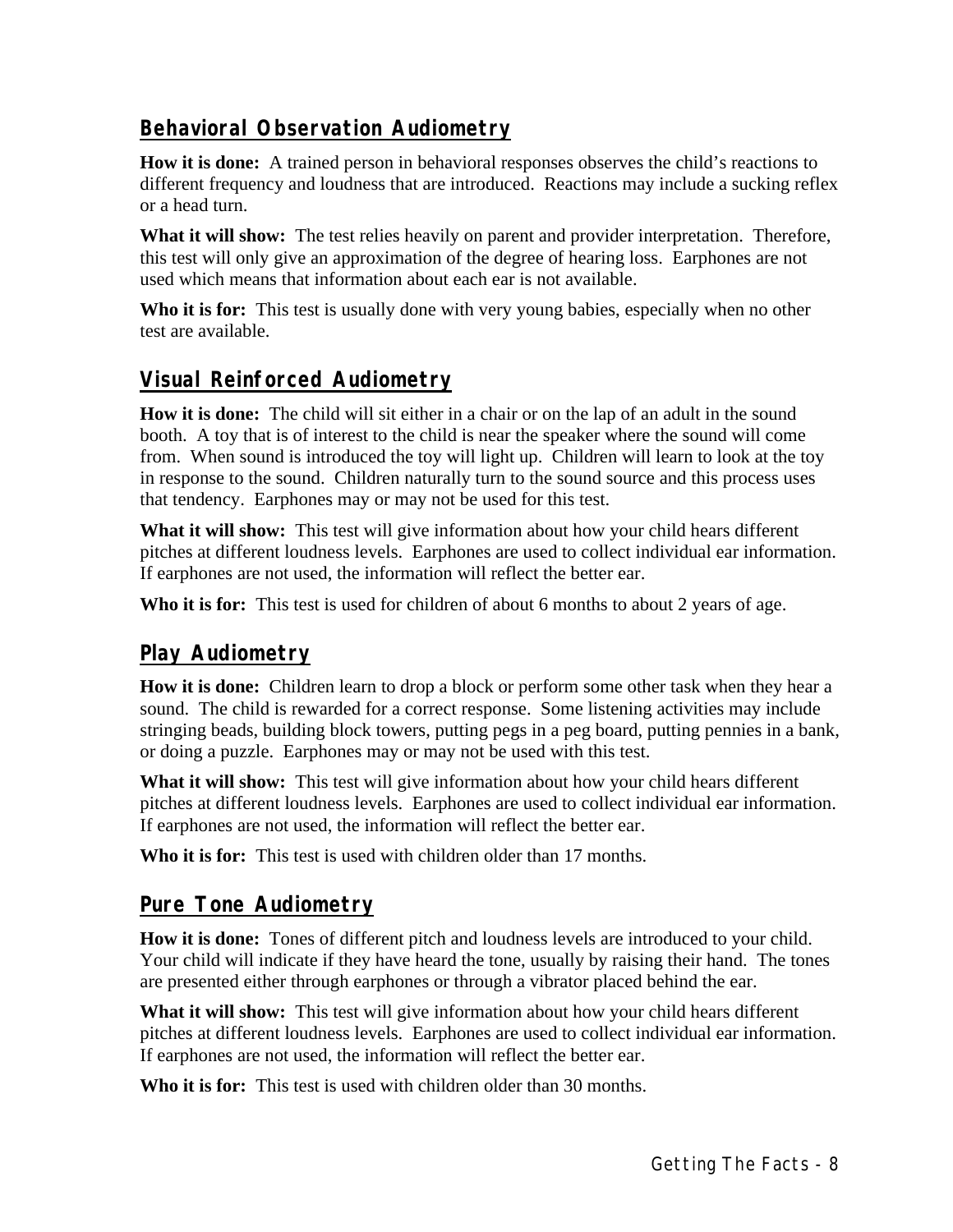## **Tympanometry**

**Also known as:** Impedance testing, immitance testing, compliance and acoustic reflexes.

**How it is done:** A probe is placed in your child's ear and a signal presented. The signal can be a sound or change in pressure depending on what information the audiologist is trying to gather. The signal bounces off the eardrum and back to the probe. It only takes between 3-30 seconds per ear.

**What it will show:** Tympanometry will chart the way the eardrum is moving which shows how the middle ear is functioning. It determines if there is fluid in the middle ear or if the middle ear bones are working properly. Compliance testing will measure the point at which the eardrum moves best. It can determine if there is a hole in the eardrum or if the child's tubes are open. Acoustic reflex measure how loud the sound must be to cause the middle ear muscles to contract. Individuals with severe to profound hearing losses do no have these reflexes.

**Who it is for:** This test is used for any child where a middle ear problem is suspected.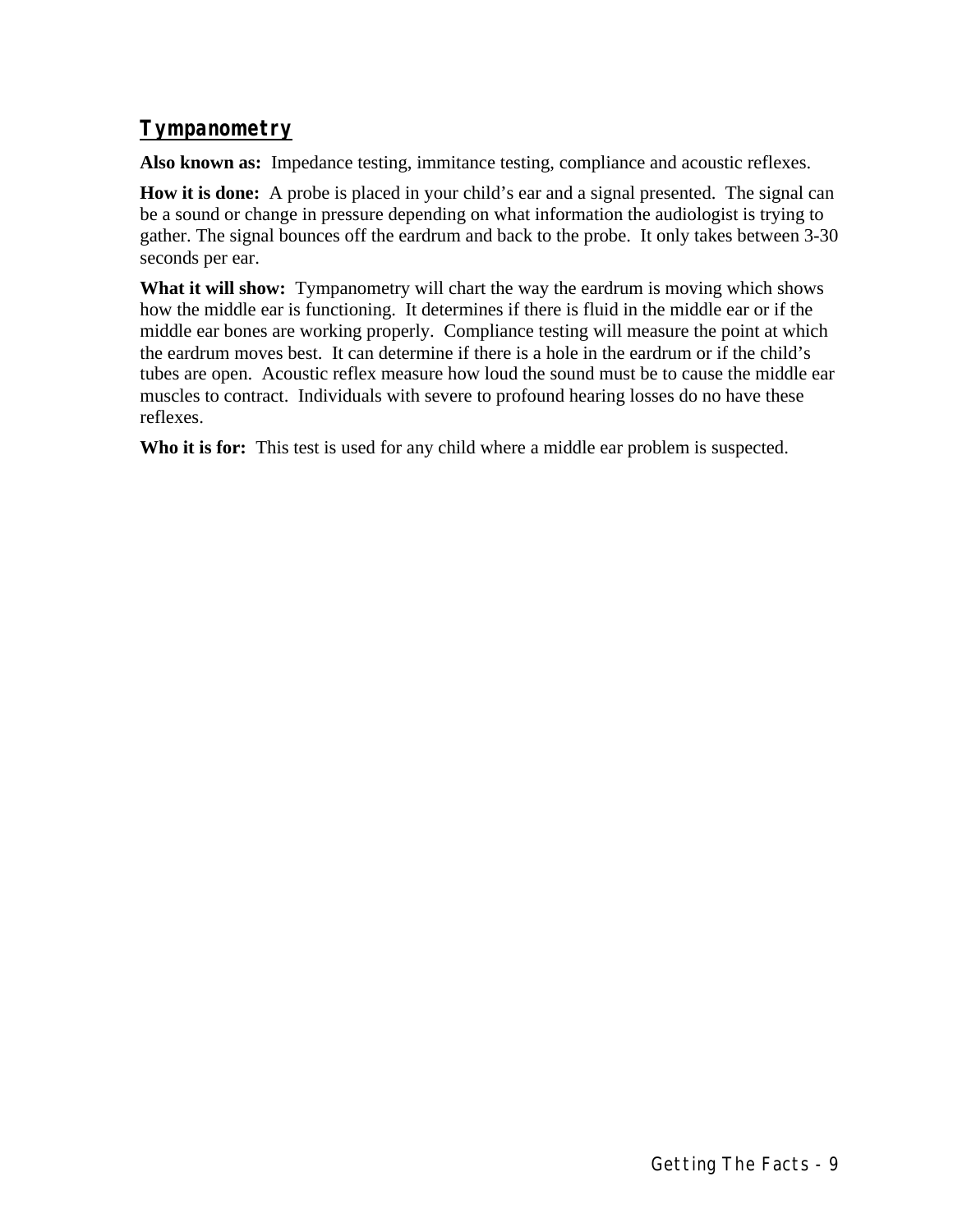## **What is an Audiogram?**



An audiogram is a graph of the softest levels at which your child can hear sound. It is a picture of the results of a test that is done by an audiologist. Your child's audiogram will often be used to describe his/her hearing loss.

The audiogram shows two things: intensity and frequency. Intensity (loudness) is measured in decibels (dB). Loudness levels are located along the lines on the audiogram that are drawn up and down. Intensities usually go from 0 dB to 110 dB; with 0 dB being very quiet and 110 dB being very loud. Frequency, which is another word for pitch, is measured in Hertz (Hz). The different pitches are found along the lines drawn left to right on the audiogram. Pitches range from 125 Hz to 8000 Hz. 125 Hz is a very low sound and 8000 Hz is a very high sound.

### **What does an audiogram look like?**

Every point on an audiogram represents a different sound. For example, point A on the audiogram to the right represents a soft low-pitch sound and point B represents a soft high-pitch sound. Point C represents a loud mid-pitch sound.

As the audiologist tests your child's hearing, they will make marks using different symbols on the audiogram that represent the softest levels at which your child is aware of sound. This softest level of sound awareness is called the threshold. By looking at the point where the pitch and loudness lines cross (where the mark is made),



you can see what loudness levels the child can detect at various pitches.

### **What do the symbols and drawn lines mean on the audiogram?**

If your child is tested with earphones, it is called Air Conduction testing. Because sound is presented to each individual ear, information can be gathered about the hearing in each ear, separately. The symbols used to represent Air Conduction testing are an X for the left ear and an O for the right ear. Sometimes colors are used for all of the different symbols: red for the right and blue for the left.

If the child does not hear the sound at the loudest level of the audiometer (the machine used to test hearing), it may be indicated several different ways, with a NR (no response), a squiggly downward line, or an arrow downward from the X or O.

Graphs were included with permission from Boys Town National Research Hospital www.babyhearing.org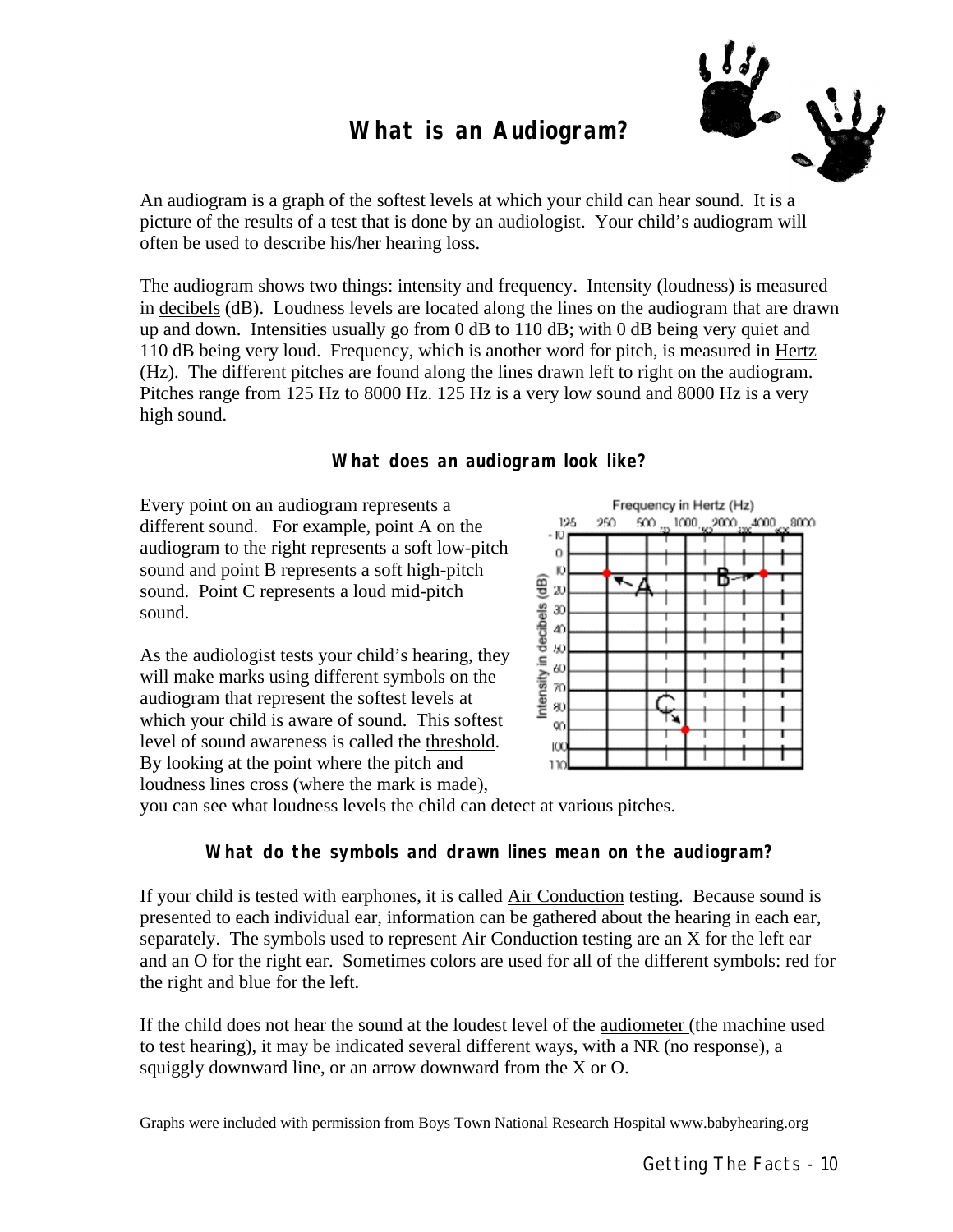If your child is tested using a bone conduction vibrator, (a vibrating piece of plastic that is placed behind their ear rather than in it) different symbols will be used.  $A > i$ s used to show the left ear results and < for the right ear.

After the audiologist has information about various pitches, they will connect the symbols to make a line on the graph for each ear. This line is the configuration of the audiogram. Configurations vary due to each child's individual hearing loss. Some configurations go somewhat straight across. These are called flat hearing losses. Some configurations will angle downward; either gently or sharply. These are called sloping losses. Professionals may use configurations to describe your child's hearing loss.

**MILD HEARING LOSS** FREQUENCY (In HZ) 125  $\frac{1000}{200}$   $\frac{2000}{100}$ 250 500 4000 8000  $-10$ Jű းမောင်းကောက်<br>(ကောင်းကောက်) Đ HENRIH 幁 90 Гæ

Due to the relationship of hearing and speech, an

audiologist may try to get some additional information. The audiologist may try to find out the softest level at which your child can *perceive* speech. This is called the speech detection threshold (SDT).

The audiologist may also try to find out the softest level at which your child *understands* speech. The speech reception threshold (SRT) is typically used with children older than 30 months. The audiologist may read a list of two syllable spondee words (such as baseball, ice cream, and bathtub) to the child and have the child repeat the words or point to a picture. This is usually recorded in decibels.

Word recognition or speech discrimination testing may also be done using hearing alone or using hearing and looking at the audiologist's face. A variety of stimuli are used with this

type of test and it is usually recorded in percentages (how many words were repeated correctly).

Many of the speech sounds are made in the pitches between 250 and 5000 Hz and are spoken at a loudness level of 20 dB to 60 dB. Sometimes an audiogram will have shading on it that resembles the outline of a banana and falls in between the pitch and loudness levels mentioned above. This is put on the audiogram to show where speech sounds typically occur. If the audiologist fits a hearing aid on your child, they will try to make sure that your child can hear sounds in this area.



The audiologist may also use the audiogram to chart what sounds your child can hear with hearing aids on. The softest sounds your child can hear with hearing instruments on is called aided thresholds. Many times the letter A will be the symbol used to represent aided thresholds. Ideally, these A's will be within the "banana" lines.

Graphs were included with permission from Boys Town National Research Hospital www.babyhearing.org